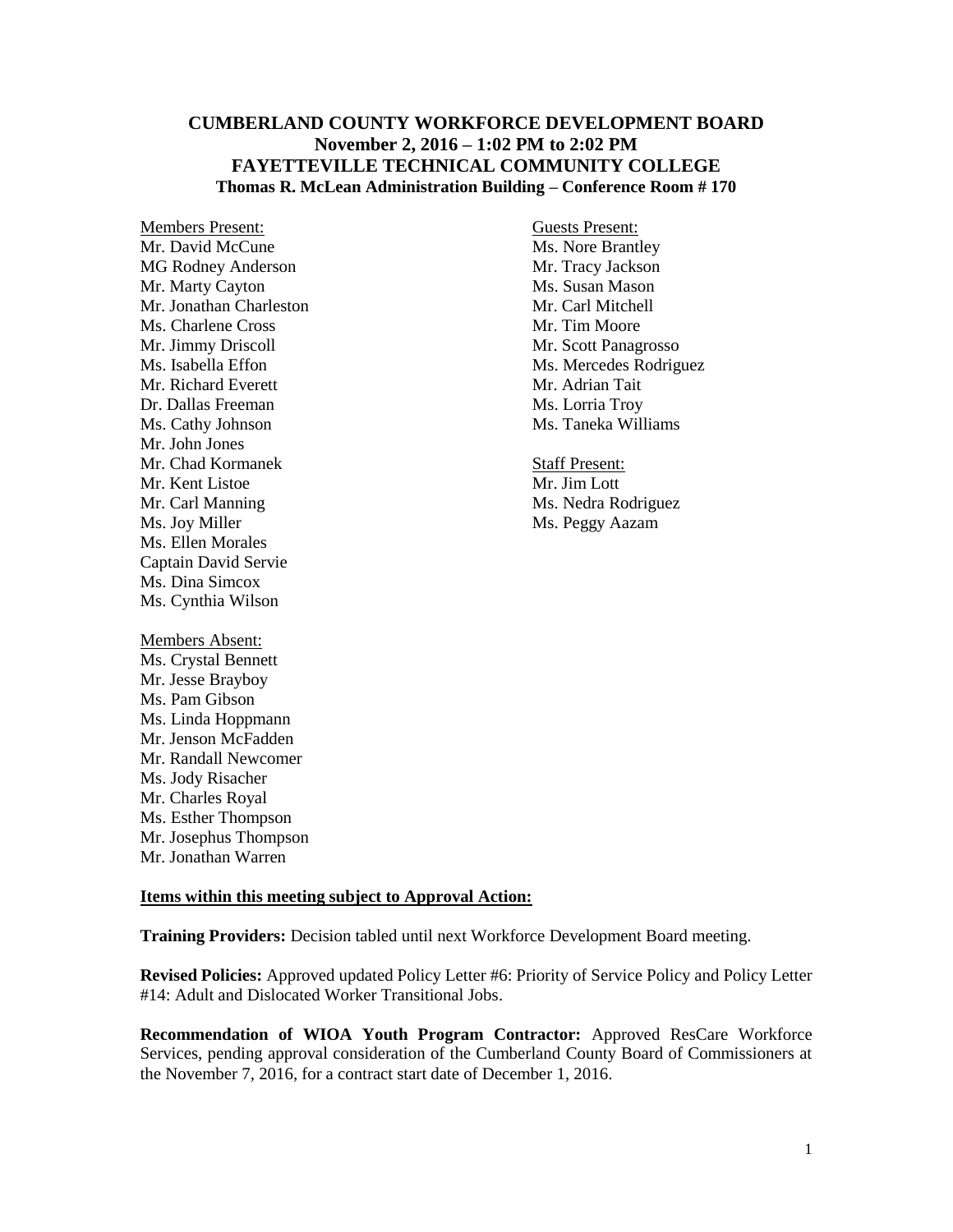**Recommendation of WIOA Adult & Dislocated Worker Program Contractor:** Approved ResCare Workforce Services, pending approval consideration of the Cumberland County Board of Commissioners at the November 7, 2016, for a contract start date of December 1, 2016.

**I. Call to Order -** The November 2, 2016 meeting of the Workforce Development Board was called to order by the Board Chair, Mr. David McCune, at 1:02 PM.

**II. Recognition of Guests and Welcoming New Members** – Mr. McCune welcomed and thanked the guests in attendance. New Board members (Marty Cayton, Amerizon Wireless; Jimmy Driscoll, Ivey Mechanical; Isabella Effon, Taste of West Africa; Kent Listoe, Goodyear; and David Servie, Hope Mills Police Department) were welcomed to the WDB. Ms. Charlene Cross was fundamental to the effort of recruiting an Apprenticeship representative to the Board; Ivey Mechanical and Hope Mills Police Department both have active Registered Apprenticeship programs. Captain Servie spoke about his desire to help offenders get a new start and turn their life around; he is also Vice President of the Cumberland County Rape Crisis Center. Mr. Tim Moore announced that he is now the Director of Community Engagement for Fayetteville State University's School of Business and Economics; he has worked with the WDB on behalf of various initiatives over the years and looks forward to resuming his involvement in this new position.

**III. Ethics Awareness and Conflict of Interest Statement** – Mr. McCune read the North Carolina State Ethics Commission Ethics Awareness & Conflict of Interest reminder statement to the Board.

**IV. Approval of Minutes -** Mr. McCune asked the members to review the minutes from the September 7, 2016 WDB meeting. Mr. John Jones made a motion to approve the minutes as read; the motion was seconded by Ms. Charlene Cross and passed unanimously. The approved minutes will be posted on the Workforce Development Board website at the conclusion of the Board meeting.

## **V. Consent Agenda** –

The following items were included for information only:

- A. *Finance Report* (Business & Finance Sub-Committee)
- B. *Youth Council Report* (Youth Sub-Committee)
- C. *WIOA Youth Program Contractor Update* (Youth Sub-Committee)
- D. *WIOA Adult & Dislocated Worker Contractor Update* (Planning & Evaluation Sub-Committee)
- E. *Recap of Recent Workforce Conferences/Direction of Cumberland County Workforce Development Board* (Planning & Evaluation Sub-Committee)- Mr. McCune and Ms. Nore Brantley both presented workshops at the SETA (Southeastern Employment & Training Association) Conference in Biloxi, MS. A video of the closing speaker for the NCWorks Partnership Conference was forwarded to members via email.
- F. *LMI Reports* (Labor Market Information Sub-Committee)
- G. *Director's Report* Mr. Lott reported that recent workforce development conferences and webinars reinforced that local Workforce Development Boards have an expanded role under the Workforce Innovation and Opportunity Act (WIOA); the WDB should be the convener and central to the collaboration of workforce system partners, to include Memoranda of Understanding (MOUs) with required and recommended partners. The Board will embark on strategic planning in the months to come in order to determine the focus of the Board and develop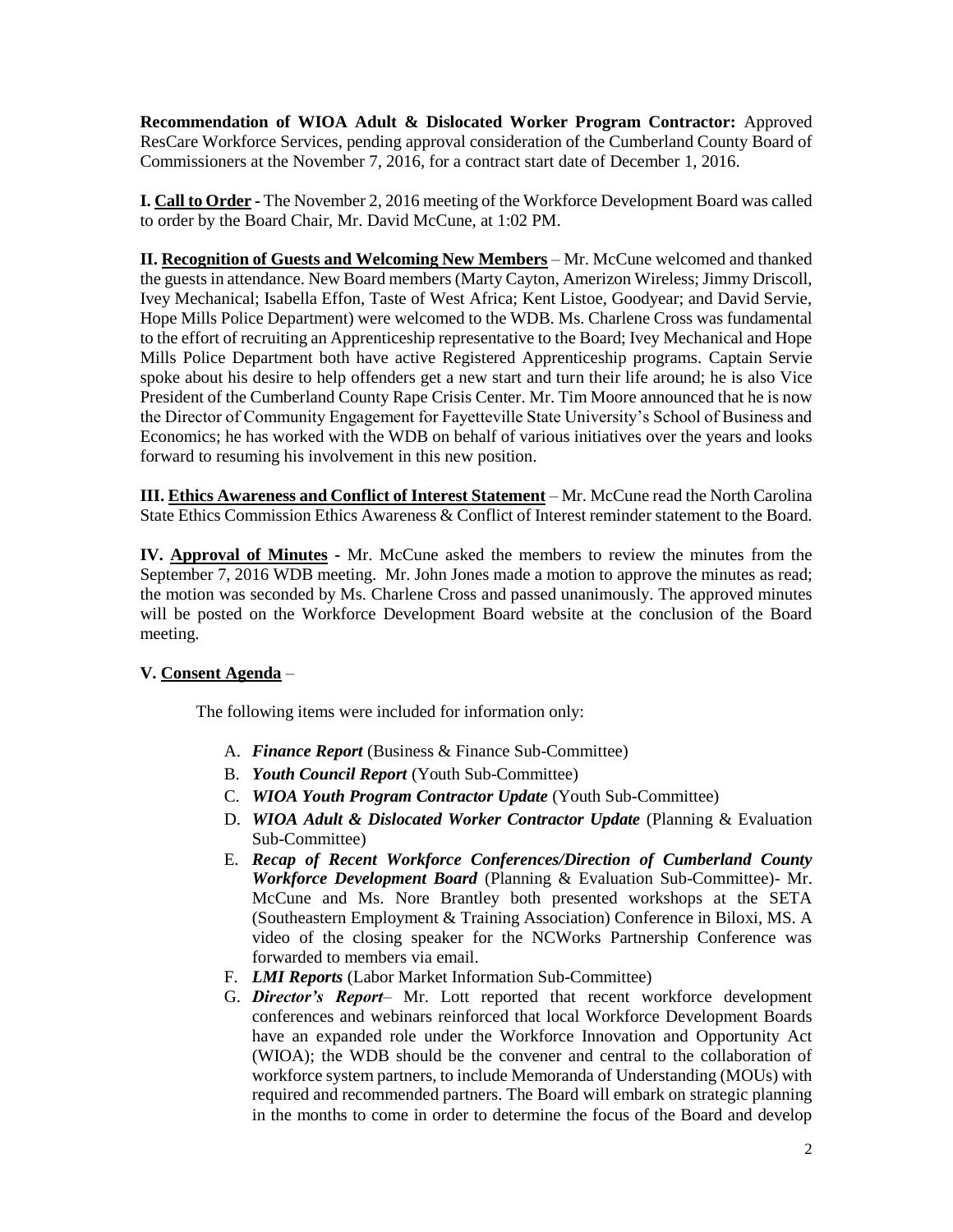committees to support and drive these efforts. An executive summary of the 2016 Employer Needs Survey was included with the Director's Report.

The following items required an approval action:

- H. *Revised Policies* (Planning & Evaluation Sub-Committee)– Policy Letters #6: Priority of Service Policy and #14: Adult and Dislocated Worker Transitional Jobs were distributed at the September 7, 2016 WDB for review. The policies were revised to be consistent with the WIOA regulations. Mr. Richard Everett made a motion to approve the revised policies; Mr. Jones seconded the motion.
- I. *Training Providers* (Program Activities & Community Relations Sub-Committee)- Information related to the WIOA-eligible training provider request from the Heavy Equipment College of North Carolina (for three programs: Heavy Equipment Operations CRANE; Heavy Equipment Operations Level 1; Heavy Equipment Operations Level 2) was distributed at the September 7, 2016 WDB meeting. The PA&CR Sub-Committee's attempts to meet to discuss the request were thwarted due to Hurricane Matthew, so the recommended action of the Sub-Committee was tabled until the next WDB meeting. In addition, the Home Builders Institute (HBI) submitted a request for consideration for the HBI Pact Program. The information provided for HBI was for distribution purposes only at this meeting and will require an approval action at the next WDB meeting.

## **VI. Items of Business** –

#### *Old Business*

o **Recommendations of Contract Awards for WIOA Youth, Adult and Dislocated Worker Program Services** (Planning & Evaluation Sub-Committee)- The Request for Proposals (RFP) to provide contracted services for WIOA Title I programs (i.e. Adult, Dislocated Worker, In School and Out of School Youth) was released on August 5, 2016; proposals were due August 29, 2016. A team consisting of WDB members (Ms. Charlene Cross, Mr. Richard Everett, Ms. Dina Simcox, Mr. Josephus Thompson, and Ms. Cynthia Wilson) and support staff (Mr. Jim Lott and Ms. Nedra Rodriguez) reviewed the submitted proposals, which were evaluated by a best value trade-off method. Evaluation factors were Customer Floe, Staffing, Statement of Work, and Program Design (40 points), Organizational Experience, Past Performance, and References (25 points), Transition and Staff Training Plan (10 points), Program Cost/Budget Proposal (15 points), and Program Metrics (10 points). The recommendations of the RFP Review Team were tabled at the September 7, 2016 WDB meeting to allow for proposer presentations, which took place on October 24, 2016. The Review Team was commended for their hard work and dedication to the RFP process. Mr. Everett, Chair of the Planning and Evaluation Sub-Committee, on behalf of the RFP Review Team, made a recommendation to award the WIOA Youth (both In-School and Out-of-School), Adult, and Dislocated Worker program services contract to ResCare Workforce Services (pending negotiations and approval for a contract to begin as of December 1, 2016); Ms. Wilson seconded the motion. Mr. Jonathan Charleston asked for details regarding the presentations. All four proposers (ResCare Workforce Services, Cumberland County Schools, EDSI, and Two Hawk) made presentations. Mr. Charleston expressed his concern, based on his experience with contracting, that it is hard to change a decision once it has been made. With no relation to the reviewers themselves, Mr. Charleston speculated if the RFP process may have been tainted; he requested additional information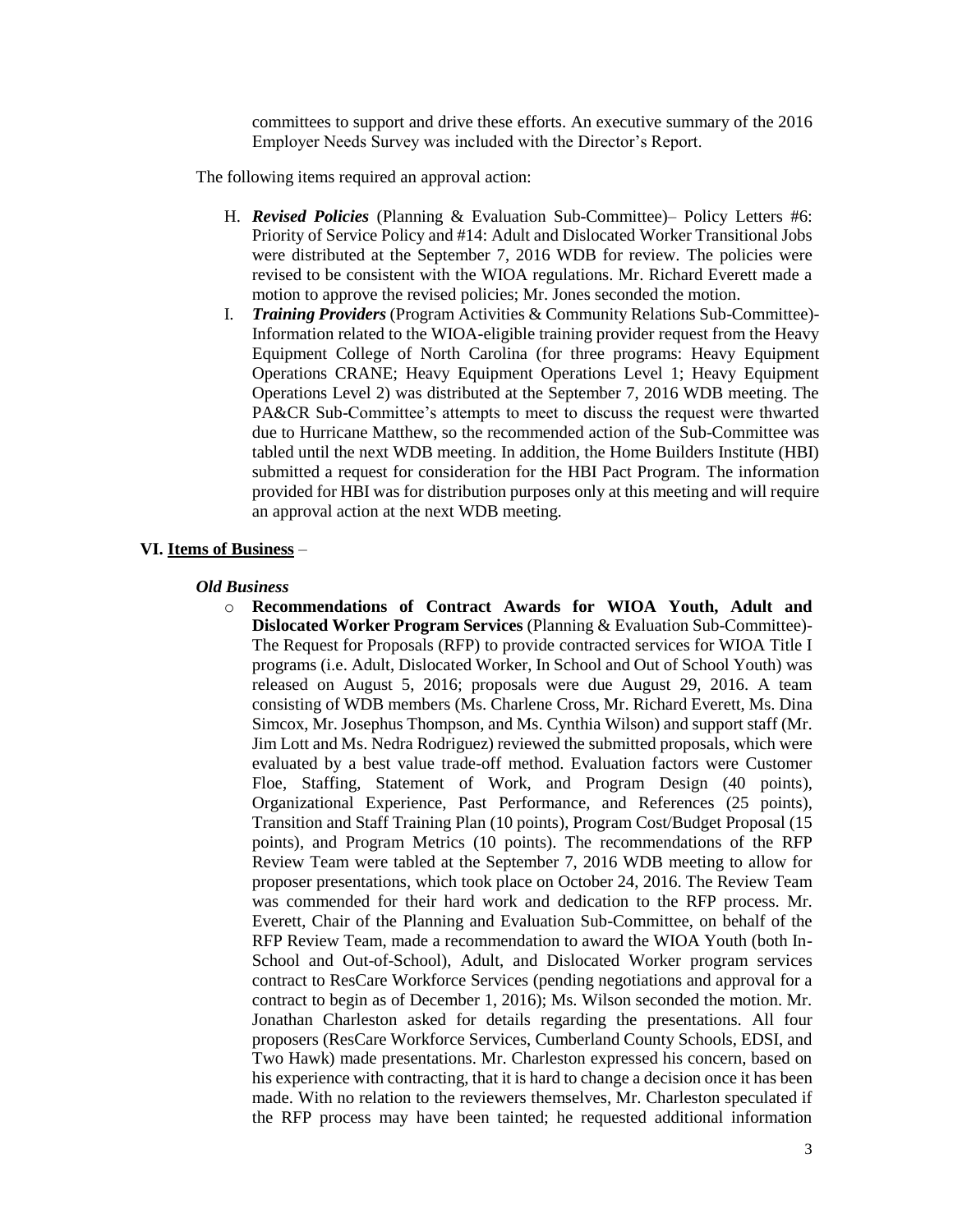regarding the evaluation/scoring criteria and how the review team came to their conclusion. Ms. Cross questioned Mr. Charleston's statement regarding the RFP process being "tainted." Mr. Charleston responded that he thought the process was "not clean." He explained that in his 30 years of contracting experience, typically all of the criteria is considered at one time in order to make the decision; it is unusual to have to reconvene in order to consider additional information. He went on to say that he not calling the process was tainted, he was just expressing his trepidation that it just may not have been clean. He addressed the review team, telling them not to take his statements personally and that there was no need to be defensive; it is just business. Mr. Charleston just wanted to ensure that the RFP process was a clear, confidential, open and fair competition, and if anything during the process raised questions or concerns they can be properly addressed and withstand challenges. Mr. McCune requested that Mr. Charleston ask his specific question(s) and refrain from expressing opinion. Ms. Wilson assured that the review team, on behalf of the WDB, followed the established criteria and upheld the process for the additional component of presentations. Mr. Tracy Jackson suggested that it would be helpful for Mr. Lott to explain the process and criteria. Mr. Lott assured that they followed all RFP rules of the County and state, to include posting the RFP online in an open manner and for it to be as widely available as possible. The criteria factors included organization, plan, program metrics, budget, use of personnel, transition process, and in-kind leverage of resources. The volunteer review team, which included several WDB members, scored the proposals separately, then came together as a group to discuss over several days. At that time, the recommendation was unanimous. At the request of the WDB at the September 7, 2016 WDB meeting, the review team came together again for presentations from the four proposers on October 24, 2016. The presentations, which took about 1-1  $\frac{1}{2}$  hours each and were worth ten points of the total score, did not change the consensus of the review team. Mr. Lott reiterated that they conducted a full, open process without any personality conflict, and he can't think of a better, more fair and above-board process, conducted legally or otherwise, that complied with every procurement rule. He thanked the review team for their time and commitment to the process. Mr. Charleston stated that it is every Board member's right to express their opinion (Mr. Lott interjected that his previous statements were based on fact) and that he was merely expressing the point that the process needed to be clean, which the evaluators have proclaimed it was. He asked if they were on a specific timeline for executing a contract. Mr. Lott explained that they have already extended the current contracts and he hopes that they will approve the recommendation to award the contract today; they cannot afford another delay. If the process is pushed back, they will have to re-issue the RFP. There is still a lot of work to do to get the new contract in place. Mr. Charleston asked to make a motion; Mr. McCune declined his request. Mr. Everett suggested Mr. Charleston make his motion after the approval recommendation has been passed; a first and second motion had already been made. Dr. Dallas Freeman abstained from voting. Mr. Charleston voted against the recommendation. The motion to approve the recommendation was passed. Clarification of Robert's Rules of Order was requested. Mr. Charleston observed that it was a Board meeting, not a committee meeting, and it is the job of Board members to ask questions, make motions, and vote; Mr. Charleston withdrew his request to make a motion, but voiced his opinion that Mr. McCune was attempting to manage the discussion and requested that his concern be on the record.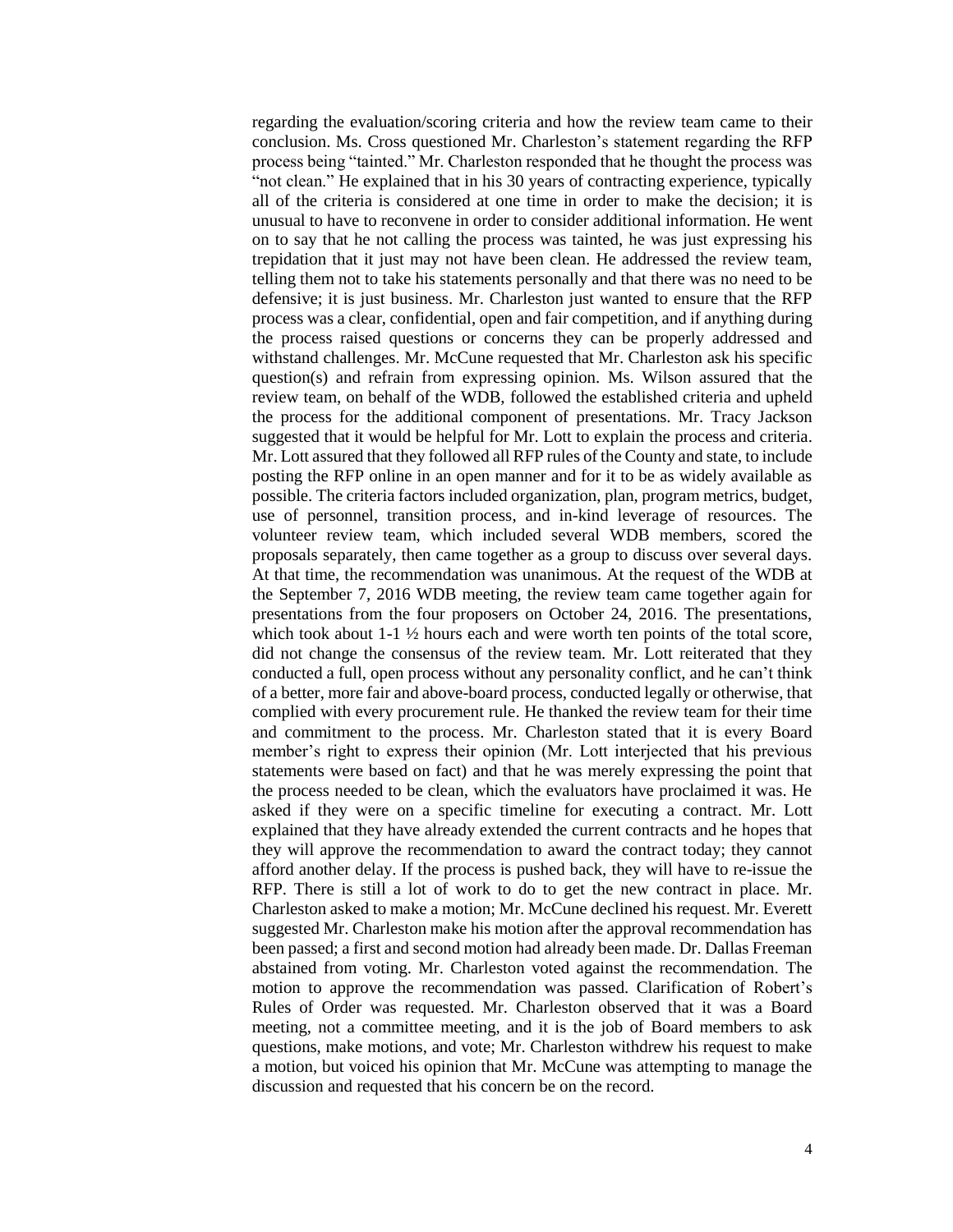#### *New Business*

o **Cumberland County Disaster Relief Efforts**- Mr. Tracy Jackson, Assistant County Manager, provided information relating to local disaster relief efforts as a result of Hurricane Matthew. A press release was issued earlier today that included details about a disaster relief grant the Cumberland County WDB recently applied for, which will provide funding to provide temporary jobs for those who have become unemployed (temporarily or permanently) as a result of a natural disaster. The purpose of the temporary jobs is to assist in local recovery efforts through clean up and repair of public and non-profit facilities and to provide humanitarian assistance to the counties impacted by the disaster. Individuals must be registered in NCWorks and determined WIOA eligible as a dislocated worker (temporarily unemployed or permanently laid off, long-term unemployed, self-employed who became unemployed or significantly underemployed, or fall under another category that qualifies them as a "dislocated worker") in order to be considered for the employment opportunity (limited to a maximum of twelve months; may be shorter in duration depending on the amount of time required for the work to be completed) with wages not to exceed \$24,000 annually (individuals must be paid at least minimum wage and at the prevailing rate of pay for other individuals employed in similar occupations with the same employer). Cumberland County, which was one of the counties in North Carolina eligible to request grant funds due to the hurricane, submitted an estimated budget of \$2,622,168 (with \$1,750,000 of the estimate to be spent on training and supportive services costs for up to 125 participants, as well as \$364,000 to serve displaced families from nearby counties) to the state, which will review the budget and submit a combined grant request on behalf of the affected counties. Ms. Rodriguez explained that 10% of the funds can be reserved for administrative costs; they can waive the regular procurement process to get things going as quickly as possible, but will still follow standard guidelines and procedures. Mr. Charleston inquired if they will hire new staff to manage the additional work; the estimated budget did include costs to cover four staff. Mr. Charleston asked why staffing costs were not part of the 10% administrative reserve; Ms. Rodriguez explained that the 10% is reserved to offset unexpected expenses or additional costs associated with an increased need for services. She said that when estimating the budget, they were considering needs for up to a year, so the estimations were annualized and included the anticipated initial and overhead costs to serve up to 125 participants. Mr. Jackson cautioned that the budget is merely an estimate, subject to change based on the demand/need of businesses and the number of dislocated workers affected. Mr. Mitchell added that the Feds and State allow a reserve up to 10% as part of the grant; if reserved funds are not needed, they can be used for other categories in the budget. If funds are not reserved, you cannot move funds from other budget lines (e.g. training and client costs) in the event that additional money is needed in order to serve more individuals than was initially estimated; additional funds may be needed since we don't know how many affected individuals will come in for assistance. Mr. Charleston expressed that he wants to ensure that as much funding as possible is available to serve dislocated workers and those affected. Mr. Mitchell reiterated that they did allow for flexibility in the budget, taking into consideration neighboring counties that were also affected and may need our help. Mr. Charleston referenced horror stories of grant funds being tied up in bureaucracy and not getting to those that the funds were intended to help. Mr. Mitchell assured him that their only intent is to serve the citizens. He professed that their first estimate to the state was almost double the amount shown, but they were asked by the state to cut the request; he explained that if you don't ask for it, you won't get